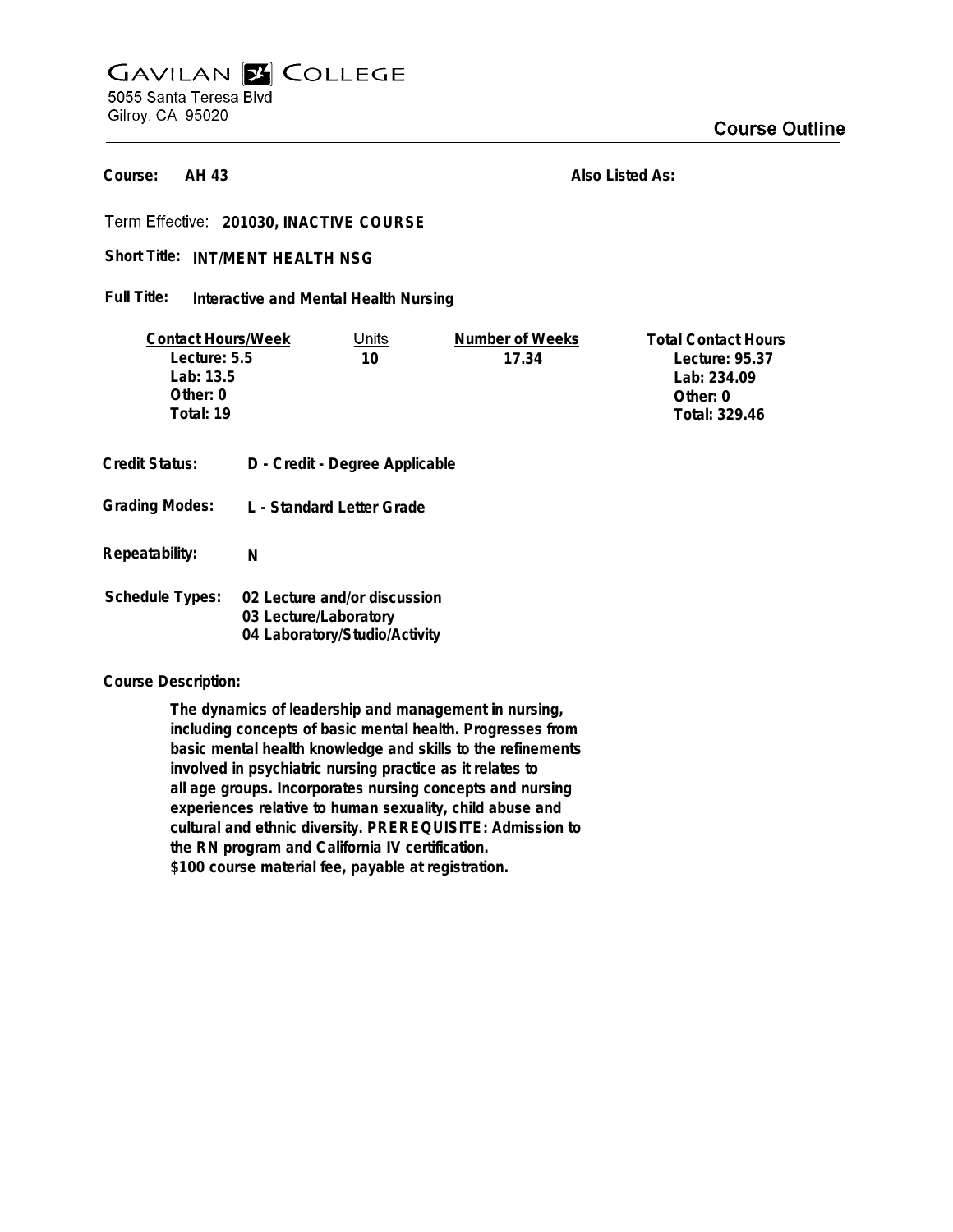**ARTICULATION and CERTIFICATE INFORMATION Associate Degree: CSU GE: IGETC: CSU TRANSFER: Transferable CSU, effective 200470 UC TRANSFER: Not Transferable**

# **PREREQUISITES:**

### **COREQUISITES:**

**STUDENT LEARNING OUTCOMES:**

**1. Students will analyze pre-written patient plans of care and will individualize the plan to a specific patient.**

**ILO: 2,1,2,3,6,7**

**Measure: Written careplans, Clinical evaluations**

**2. Students will use principles of college-level mathematical concepts to correctly calculate medication dosages and intravenous solution flow rates.**

**ILO: 2,3**

**Measure: Clinical evaluations, Clinical calculation**

**exams (required to pass the course)**

**3. Students will interact effectively with people of all ages, many cultures and ethnicities demonstrating awareness of the students' own values and opinions, as well as awareness and respect of the opinions and values of others.**

**ILO: 4,6**

**Measure: Clinical evaluations, Classroom participation in discussions regarding ethical dilemmas of patient care process recordings**

**4. Students will use therapeutic nursing interventions which reflect the standard of nursing practice. This will be exhibited by the student's ability to use psychomotor and psychosocial interventions which promote health; and prevent, minimize, or resolve problems as identified by the nurse and patient. Therapeutic interventions are independent actions grouped in theory-based research and experiences. ILO: 2,1,3,4,6,**

**Measure: Clinical evaluations mid and end of semester, Written and/or actual care plans each week, California exam for certification, or NCLEX Nursing Licensure Exam.**

**5. Student will reflect creative and critical thinking skills.**

**Creative and critical thinking is characterized by openness of inquiry, ability to ask pertinent questions, production of new ideas, flexible problem solving, examination of underlying assumptions, and an ability to present diverse perspectives.**

**ILO: 2,1,3,4,6**

**Measure: Written course work, Classroom presentations, Case studies, Exams**

**6. Students will communicate clearly, verbally and in writing using appropriate grammar, vocabulary and word usage with patients, peers, facility staff and instructors representing diverse populations and viewpoints.**

**ILO: 1,2,3,4,6 Measure: Written course work**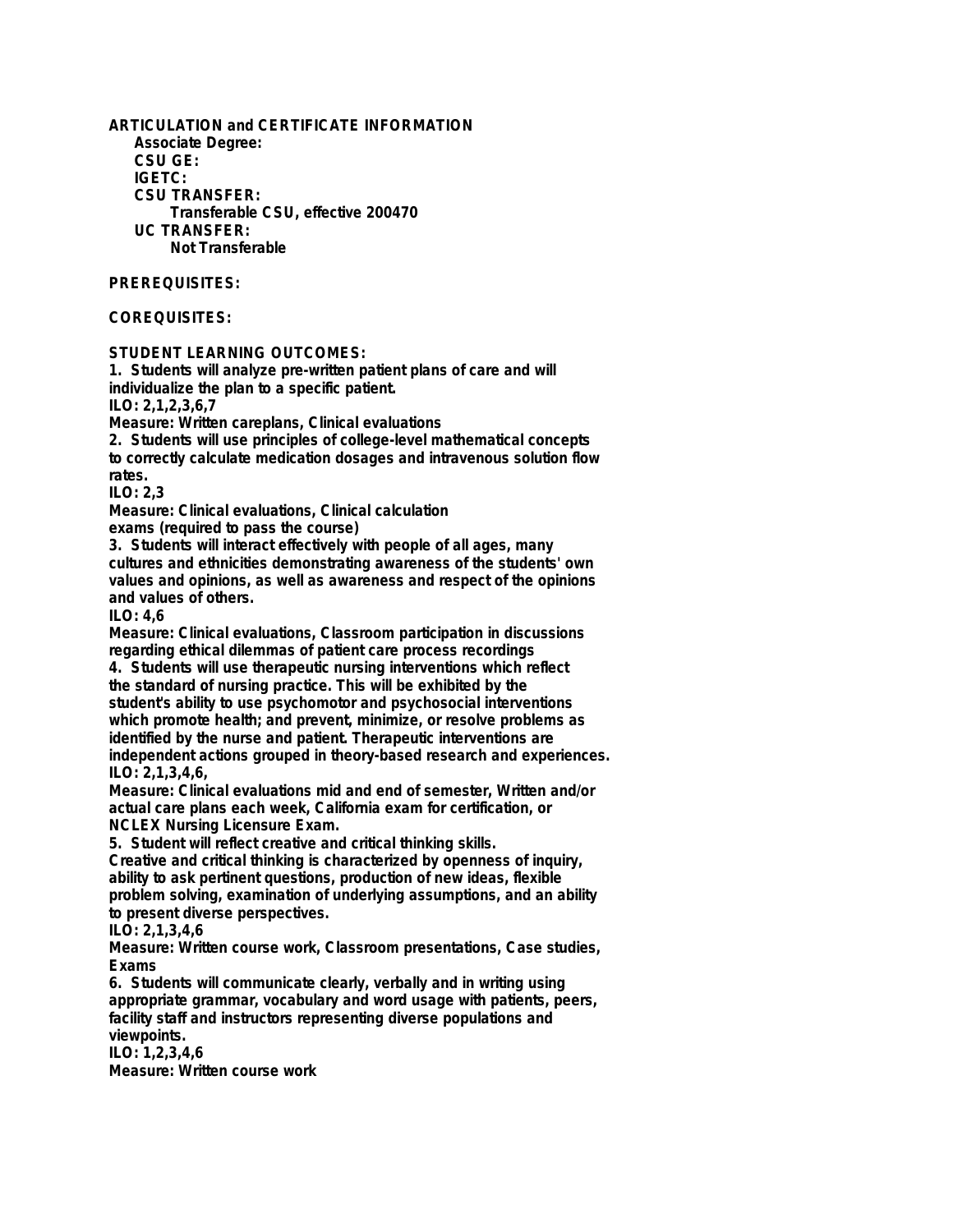**Clinical evaluations Essay questions on quizzes, exams Interactive classroom assignments using computer software 7. Students will demonstrate appropriate active listening skills using techniques of therapeutic communication to verify that communication has been accurately interpreted. Students will use language interpreters at appropriate times in the clinical settings. ILO: 1,2,3,4,6 Measure: Classroom presentations Role play with instructor evaluation Clinical evaluations 8. Students will critically analyze data from textbooks, patient charts including electronic charts, dictionaries, reference books, and the internet. Apply theoretical concepts and facts to real life situations, with computer simulated patient situations and exams. ILO: 2,3,4,5,6,1 Measure: Written course work, Clinical evaluations, Exams 9. Students will utilize nursing process to prioritize and organize nursing care and to problem solve. Nursing process includes: Assessment of objective and subjective patient data Analysis of data using the information to develop patient outcomes in planning patient care Identify and implement appropriate nursing interventions to meet expected outcomes Revise the plan of care as needed based on the information from the evaluation ILO: 2,1,3,4,6 Measure: Written care plans, Active care plans in the clinical setting, Clinical evaluations, Case studies using actual patients. TOPICS AND SCOPE: Inactive Date: 05/11/2009 Inactive Term: Spring 2009 Please see course content in the Master Course Outline located in the Curriculum Specialist's office.**

**ASSIGNMENTS:**

**Each week the student will read appropriate chapters of the text and complete assigned exercises and workbook.**

**METHODS OF INSTRUCTION:**

**Lecture, lab, skills demonstration, return demonstration. METHODS OF EVALUATION: The types of writing assignments required: Written homework Reading reports Lab reports Essay exams Term papers Other: Classroom presentations, internet assignments. The problem-solving assignments required: Homework problems Quizzes Exams Other: Minimum 85% competency level pass/fail only The types of skill demonstrations required:**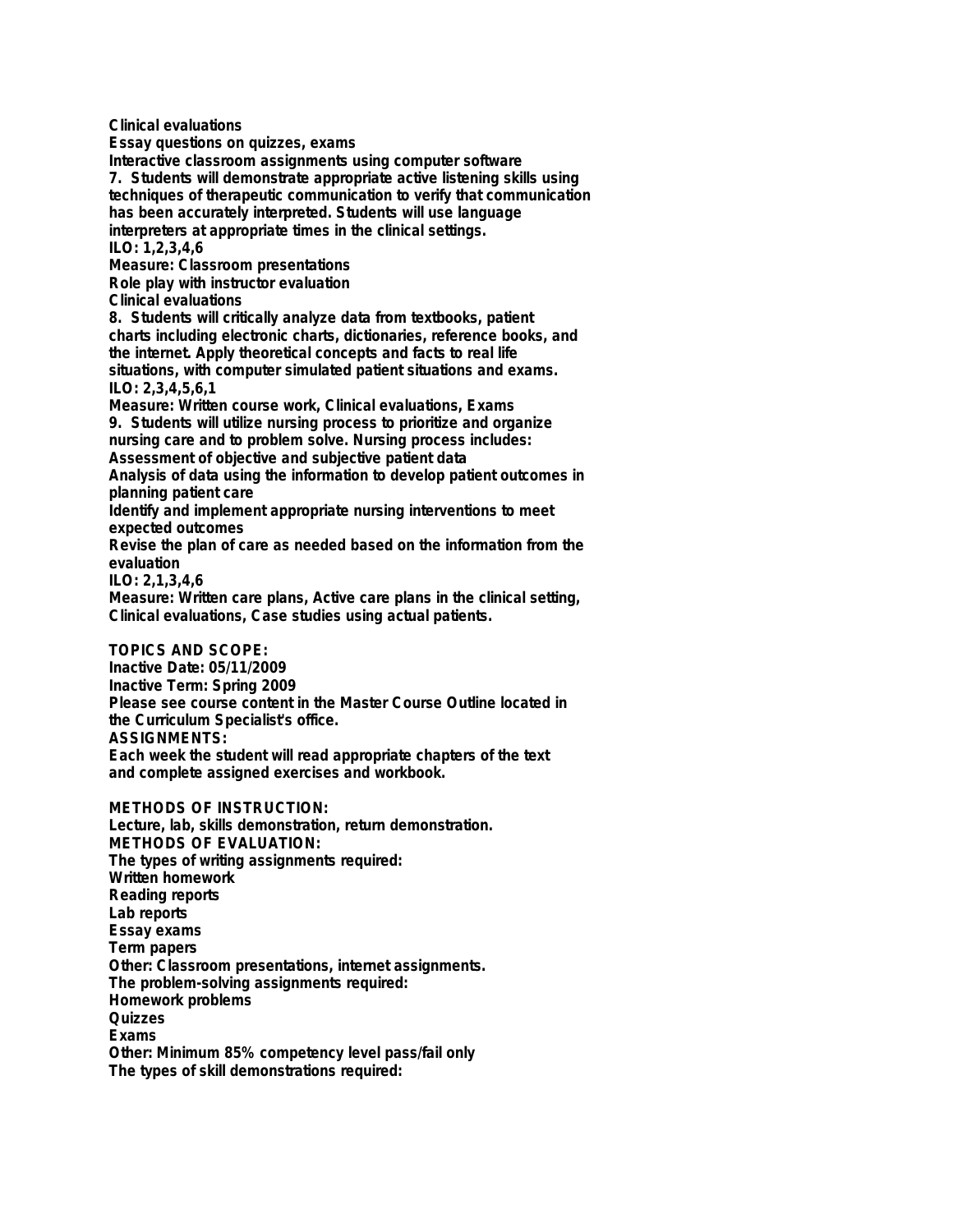**Class performance Performance exams Other: Case studies, computer programs. The types of objective examinations used in the course: Multiple choice True/false Matching items Completion Other: Calculations. Other category: None The basis for assigning students grades in the course: Writing assignments: 15% - 85% Problem-solving demonstrations: Skill demonstrations: 20% - 80% Objective examinations: 30% - 90% Other methods of evaluation:** 

**REPRESENTATIVE TEXTBOOKS:**

**\* = Required \*Lewis, Heitkemper, Dirksen. ^uMedical-Surgical Nursing Assessment & Management of Clinical Problems, and Student Study Guide^s, Mosby, 6th Edition, 2004. \*Townsend. ^uPsychiatric Mental Health Nursing: Concepts of Care^s, F.A. Davis, 4th Edition, 2003. \*Doenges, Moorhouse, Geissler. ^uNursing Care Plans^s, F.A. Davis, 4th Edition, 2002. \*Gahart. ^uIntravenous Medications^s, Mosby, 20th Edition, 2003. \*Davis's Drug Guide, Nursing Drug Handbook or PDR Nurse's Drug Handbook, 2004. \*Gavilan. ^uSkills Study Guide, Clinical Calculations Practice^s \*Gavilan. AH 43 Syllabus \*Gavilan. Clinical Packet Malarkey & McMorrow. ^uNurses Manual of Laboratory Tests & Diagnostic Procedures^s W.B. Saunders, 2nd Edition, 2000. (recommended) Kee & Marshall. ^uClinical Calculations^s, W.B. Saunders, 5th Edition, 2004. (recommended) Readability 17 (average grade level) by K. Bedell Other Materials Required to be Purchased by the Student: Malpractice insurance, uniforms, licensure fees.**

**SUPPLEMENTAL DATA: Basic Skills: N Classification: I Noncredit Category: Y Cooperative Education: Program Status: 1 Program Applicable Special Class Status: N CAN: CAN Sequence: CSU Crosswalk Course Department: AH CSU Crosswalk Course Number: 43 Prior to College Level: Y Non Credit Enhanced Funding: N Funding Agency Code: Y**